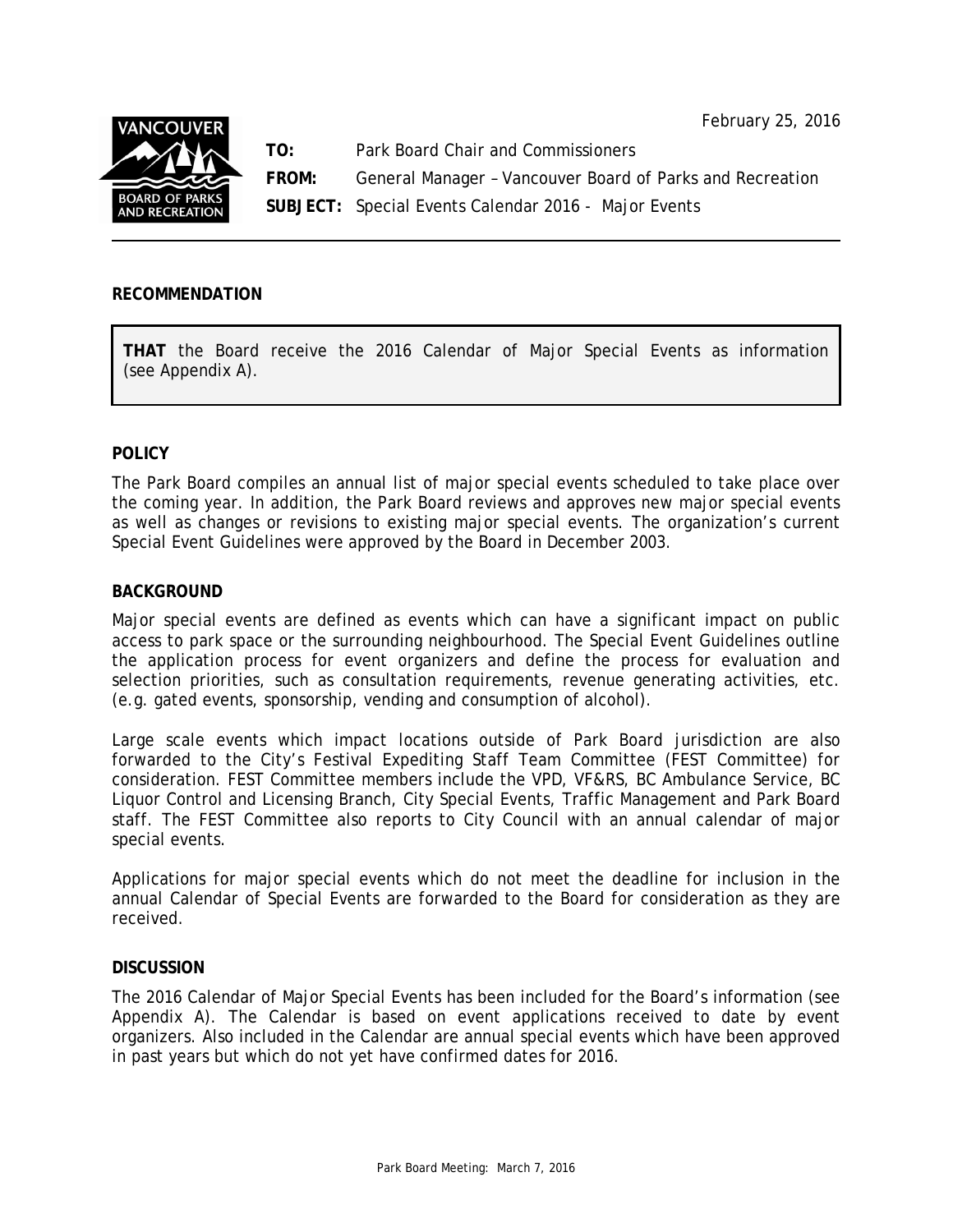#### **SUMMARY**

Large scale special events activate public spaces, enhance the vibrancy of our city and provide enriching cultural experiences. The numerous festivals and celebrations held each year attract hundreds of thousands of residents and visitors to our local parks and beaches. Many of these events also provide significant economic benefits by supporting increased tourism and enabling fundraising opportunities for many non-profit organizations.

General Manager's Office Vancouver Board of Parks and Recreation Vancouver, BC

Prepared by: Octavio Silva, Manager of Business Development

/os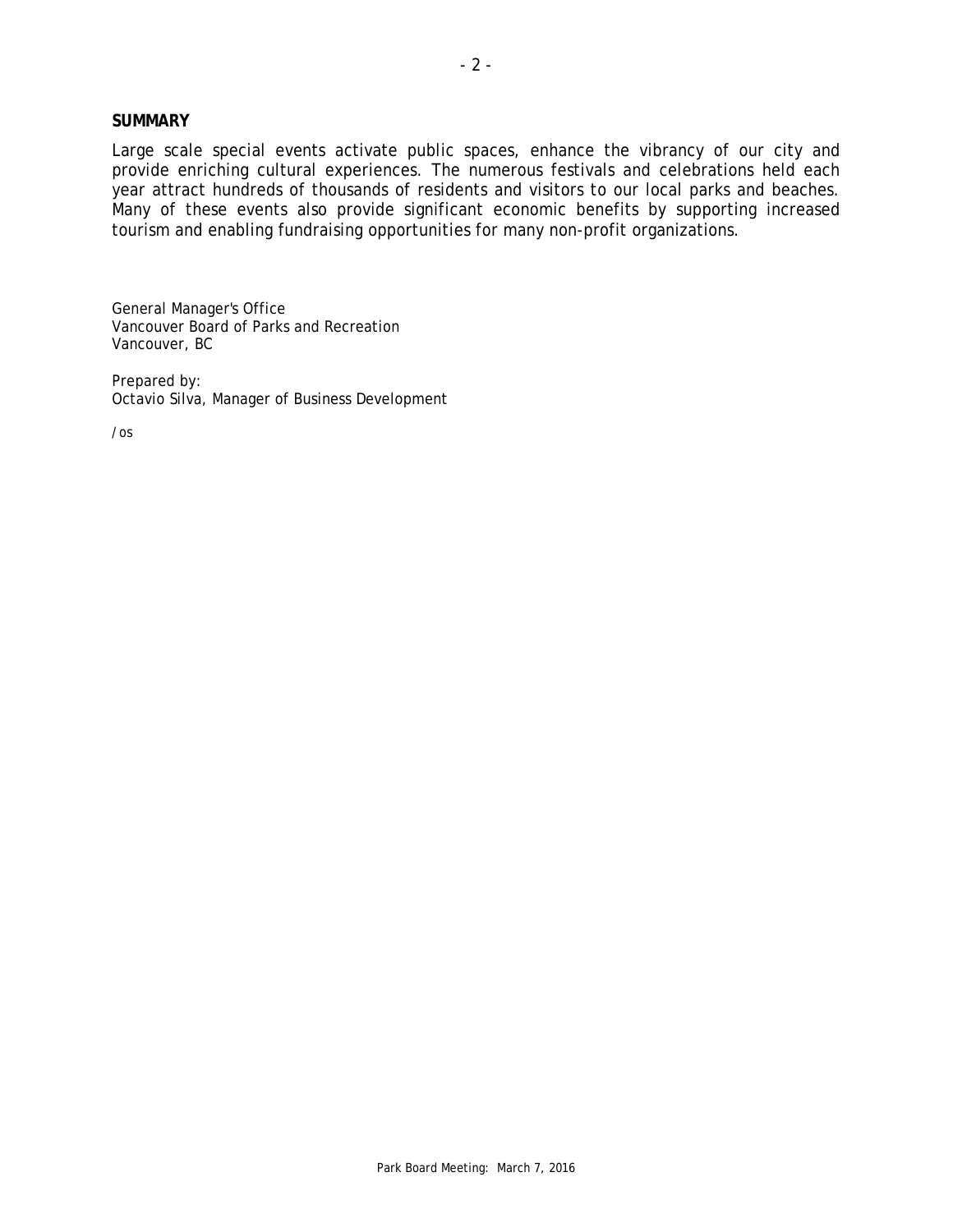## **VANCOUVER BOARD OF PARKS & RECREATION 2016 CALENDAR OF MAJOR SPECIAL EVENTS**

*\* events denoted in bold text require road closures in Stanley Park; additional details are provided at the end of Appendix A* 

|                                             |                                                                                                         |                                             |                             |                 | VENDING (V)          |
|---------------------------------------------|---------------------------------------------------------------------------------------------------------|---------------------------------------------|-----------------------------|-----------------|----------------------|
| <b>EVENT</b>                                | <b>SITE</b>                                                                                             | <b>ORGANIZATION</b>                         | <b>START</b><br><b>DATE</b> | <b>END DATE</b> | SOL (S)              |
|                                             |                                                                                                         |                                             |                             |                 | TICKETED (T)         |
| Polar Bear Swim                             | English Bay                                                                                             | Vancouver Aquatic Centre                    | 1-Jan                       | 1-Jan           |                      |
| City Tree Chipping Event                    | Kerrisdale Park<br><b>Kitsilano Park</b><br>John Hendry Park<br>English Bay                             | City of Vancouver                           | 9-Jan                       | 10-Jan          |                      |
| <b>Winter Farmer's Market</b>               | <b>Hillcrest Parking Lot</b>                                                                            | <b>Local Farmers Market Society</b>         | 4-Jan                       | 26-Apr          | V & S                |
| Oppenheimer Christmas Dinner                | Oppenheimer Park                                                                                        | Oppenheimer Park Xmas Dinner<br>Fund        | 30-Jan                      | 30-Jan          |                      |
| <b>MEC Vancouver Race ONE</b>               | Devonian Park                                                                                           | Mountain Equipment Coop                     | 7-Feb                       | 7-Feb           |                      |
| 2016 Spring Festival Celebration            | Dr. Sun Yat-Sen Garden Plaza                                                                            | <b>Chinese Benevolent Association</b>       | 13-Feb                      | 14-Feb          |                      |
| <b>First Half Half Marathon</b>             | Roundhouse Turntable Plaza<br>English Bay Seawall<br><b>Stanley Park Seawall</b><br><b>McBride Park</b> | <b>Pacific Roadrunners</b>                  | 14-Feb                      | 14-Feb          |                      |
| Vancouver Rugby Festival                    | <b>Brockton Fields</b>                                                                                  | <b>BC Rugby</b>                             | 10-Mar                      | 11-Mar          |                      |
| St. Patrick's Day 5km Run                   | <b>Stanley Park East</b>                                                                                | The Running Room                            | 12-Mar                      | 12-Mar          |                      |
| Modo Spring Run Off 8km                     | Lumberman's Arch<br><b>Stanley Park Seawall</b><br>Ceperley Area                                        | Canada Running Series                       | 20-Mar                      | 20-Mar          |                      |
| Bard on the Beach                           | Vanier Park Fest Site                                                                                   | Bard on the Beach                           | 21-Mar                      | 31-Oct          | <b>V&amp;S&amp;T</b> |
| Vancouver Sun Run                           | <b>Stanley Park</b><br><b>Ceperley Area</b>                                                             | Vancouver Sun                               | 17-Apr                      | 17-Apr          |                      |
| Earth Day Celebration                       | <b>Grandview Park</b>                                                                                   | Youth for Climate Justice Now               | 24-Apr                      | 24-Apr          |                      |
| <b>BMO Vancouver International Marathon</b> | <b>Stanley Park</b>                                                                                     | Vancouver International Marathon<br>Society | 30-Apr                      | 1-May           |                      |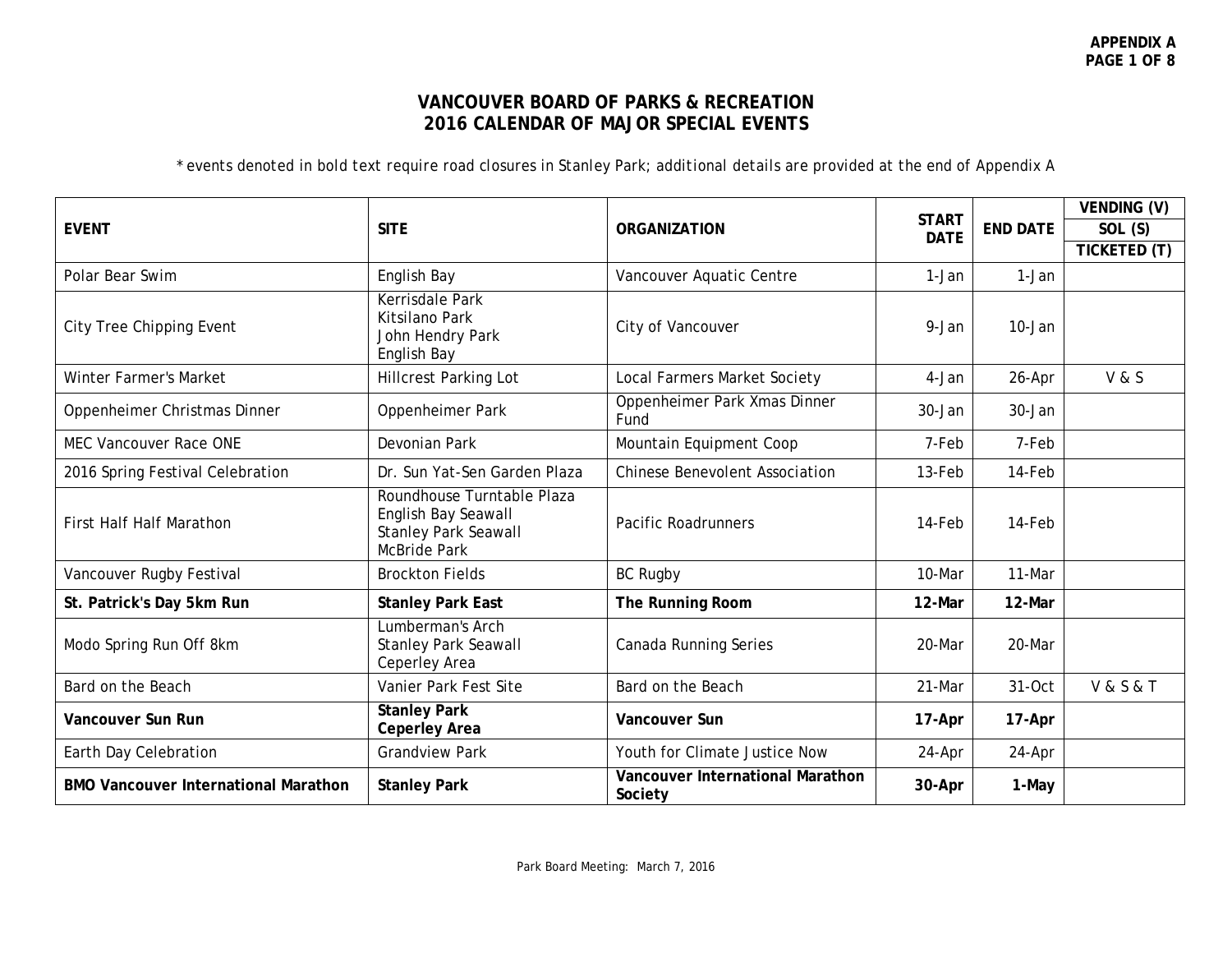|                                                |                                                                               |                                                               |                             |                 | VENDING (V)      |
|------------------------------------------------|-------------------------------------------------------------------------------|---------------------------------------------------------------|-----------------------------|-----------------|------------------|
| <b>EVENT</b>                                   | <b>SITE</b>                                                                   | <b>ORGANIZATION</b>                                           | <b>START</b><br><b>DATE</b> | <b>END DATE</b> | SOL (S)          |
|                                                |                                                                               |                                                               |                             |                 | TICKETED (T)     |
| Junior & Sprint Regatta                        | Creekside Park                                                                | Canadian International Dragon Boat<br><b>Festival Society</b> | 7-May                       | 8-May           | $\vee$           |
| Mother's Day Fun Run & Walk                    | <b>Stanley Park</b>                                                           | Life Sport Coaching                                           | 7-May                       | 8-May           |                  |
| Trout Lake Farmer's Market                     | Trout Lake Parking Lot                                                        | <b>Local Farmers Market Society</b>                           | 7-May                       | $22-Oct$        | V & S            |
| Kitsilano Farmer's Market                      | Kitsilano Parking Lot                                                         | <b>Local Farmers Market Society</b>                           | 8-May                       | $23-Oct$        | V & S            |
| Khalsa Diwan Sports                            | <b>Memorial South Park</b><br>Moberly Park<br>Ross Park<br><b>Gordon Park</b> | Khalsa Diwan Society                                          | 20-May                      | 22-May          | $\mathsf{V}$     |
| Vancouver International Children's<br>Festival | <b>Sutcliffe Park</b>                                                         | Vancouver International Children's<br><b>Festival Society</b> | 21-May                      | 10-Jun          | <b>V &amp; T</b> |
| World Partnership Walk                         | Lumberman's Arch<br><b>Stanley Park Seawall</b>                               | Aga Khan Foundation                                           | 28-May                      | 29-May          | $\vee$           |
| Women's Dragon Boat Regatta                    | Creekside Park                                                                | False Creek High Performance DB<br>Team                       | 28-May                      | 28-May          | $\vee$           |
| Salmonberry Days                               | <b>Memorial Park West</b>                                                     | <b>Dunbar Community Centre</b>                                | 29-May                      | 29-May          |                  |
| Fair in the Square                             | Victory Square                                                                | <b>Central City Foundation</b>                                | 29-May                      | 29-May          | V                |
| River District Farmer's Market                 | <b>Riverfront Park</b>                                                        | EFL Properties Ltd Partnership                                | 28-May                      | 8-Oct           | V & S            |
| PMC-Sierra Science Fun Run                     | <b>Creekside Park</b><br>David Lam Park                                       | <b>Science Fair Foundation</b>                                | 29-May                      | 29-May          | $\vee$           |
| Thornton Park Farmer's Market                  | <b>Thornton Park</b>                                                          | Local Farmers Market Society                                  | 1-Jun                       | 5-Oct           | V & S            |
| Dragon Zone Regatta                            | Creekside Park                                                                | Canadian International Dragon Boat<br><b>Festival Society</b> | 4-Jun                       | 5-Jun           | $\vee$           |
| RBC Run for the Kids                           | Queen Elizabeth Park                                                          | <b>BC Children's Hospital</b>                                 | 5-Jun                       | 5-Jun           | $\vee$           |
| Boat for Hope                                  | Hastings Mill Park                                                            | Variety - The Children's Charity                              | $10 - Jun$                  | 10-Jun          | $\mathsf{V}$     |
| <b>TELUS Walk to Cure Diabetes</b>             | <b>Stanley Park</b>                                                           | Juvenile Diabetes Research<br>Foundation                      | 11-Jun                      | $12$ -Jun       | <b>V &amp; T</b> |
| Summer Fair                                    | Champlain Parking Lot                                                         | Champlain Heights Community<br>Centre                         | $11-Jun$                    | $11-Jun$        |                  |
| Douglas Park Community Day                     | Douglas Park                                                                  | Douglas Park Community Assoc                                  | $11-Jun$                    | $11-Jun$        |                  |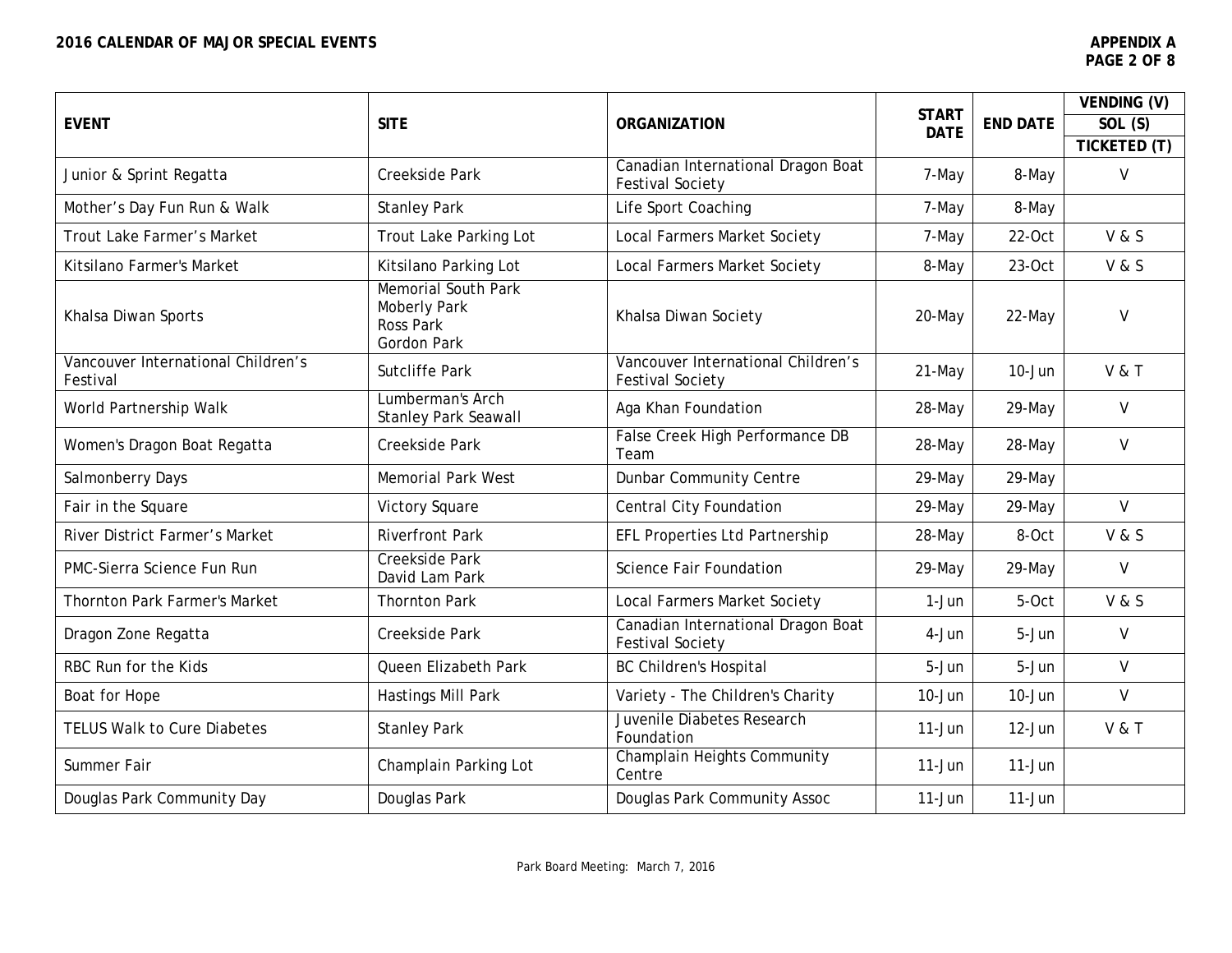|                                         |                                                     |                                                               | <b>START</b> |                 | VENDING (V)          |
|-----------------------------------------|-----------------------------------------------------|---------------------------------------------------------------|--------------|-----------------|----------------------|
| <b>EVENT</b>                            | <b>SITE</b>                                         | <b>ORGANIZATION</b>                                           | <b>DATE</b>  | <b>END DATE</b> | SOL (S)              |
|                                         |                                                     |                                                               |              |                 | TICKETED (T)         |
| Italian Day on the Drive                | <b>Grandview Park</b>                               | Italian Day Festival Society                                  | 12-Jun       | $12-Jun$        | $\mathsf{V}$         |
| Pacific Rim Kite Festival               | Vanier Park                                         | <b>BC Kite Fliers Association</b>                             | $11-Jun$     | $12-Jun$        | $\vee$               |
| The Gathering Festival                  | <b>Emery Barnes Park</b>                            | The Gathering Place<br><b>Community Centre</b>                | 17-Jun       | 20-Jun          | $\vee$               |
| Point Grey Fiesta                       | West Point Grey Park                                | Point Grey Fiesta                                             | $17 - Jun$   | 19-Jun          | $\vee$               |
| Summer Sizzle                           | <b>Killarney Park</b>                               | Killarney Community Centre                                    | 18-Jun       | 18-Jun          |                      |
| Paddlefest Vancouver                    | Jericho Sailing Centre                              | MEC/Jericho Sailing Centre                                    | 18-Jun       | 18-Jun          |                      |
| Rio Tinto Alcan Dragon Boat Festival    | Creekside Park                                      | Canadian International Dragon Boat<br><b>Festival Society</b> | 17-Jun       | 19-Jun          | V & S                |
| National Aboriginal Day                 | Oppenheimer Park                                    | Carnegie Centre                                               | 25-Jun       | 25-Jun          |                      |
| Clean up the Ocean Concert              | <b>Brockton SW Diamond</b>                          | <b>Upgyres Society</b>                                        | 25-Jun       | 25-Jun          | <b>V&amp;S&amp;T</b> |
| Eastside Pride                          | <b>Grandview Park</b>                               | Vancouver Pride Society                                       | $25 - Jun$   | $25 - Jun$      | V                    |
| Ride Don't Hide                         | QE Park                                             | Canadian Mental Health Assoc                                  | $26 - Jun$   | $26 - Jun$      |                      |
| Scotiabank Vancouver Half Marathon      | <b>Ceperley Park</b><br><b>Stanley Park Seawall</b> | <b>Canada Running Series</b>                                  | $26 - Jun$   | $26 - Jun$      |                      |
| Vancouver International Jazz Festival   | David Lam Park                                      | Coastal Jazz & Blues Society                                  | $30 - Jun$   | $3-Jul$         | V & S                |
| False Creek Canada Day Celebration      | <b>Sutcliffe Park</b>                               | <b>False Creek Community Centre</b>                           | $1-Jul$      | $1-Jul$         |                      |
| Sunset Canada Day Celebration           | Sunset Park                                         | <b>Sunset Community Centre</b>                                | $1-Jul$      | $1-Jul$         | $\mathsf{V}$         |
| Britannia Canada Day Celebration        | Victoria Park                                       | <b>Britannia Community Services</b><br>Centre                 | $1-Jul$      | $1-Jul$         |                      |
| Renfrew Youth Celebrate Canada Day      | <b>Renfrew Park</b>                                 | Renfrew Park Community Centre                                 | $1-Jul$      | $1-Jul$         | $\mathsf{V}$         |
| Canada Day Community Celebration        | Dr. Sun Yat-Sen Garden                              | <b>Chinese Benevolent Society</b>                             | $1-Jul$      | $1 - Jul$       |                      |
| <b>Hillcrest Summer Festival</b>        | <b>Hillcrest Parking Lot 2</b>                      | <b>Hillcrest Community Centre</b>                             | $2-Jul$      | $2-Jul$         | $\vee$               |
| Vancouver International Soccer Festival | <b>Empire Fields</b>                                | One Team United for Peace &<br>Development                    | 8-Jul        | 9-Jul           | V & S                |
| <b>Stanley Park Open</b>                | <b>Stanley Park Tennis Courts</b>                   | Tennis BC                                                     | $1-Jul$      | $21 -$ Jul      | V & S                |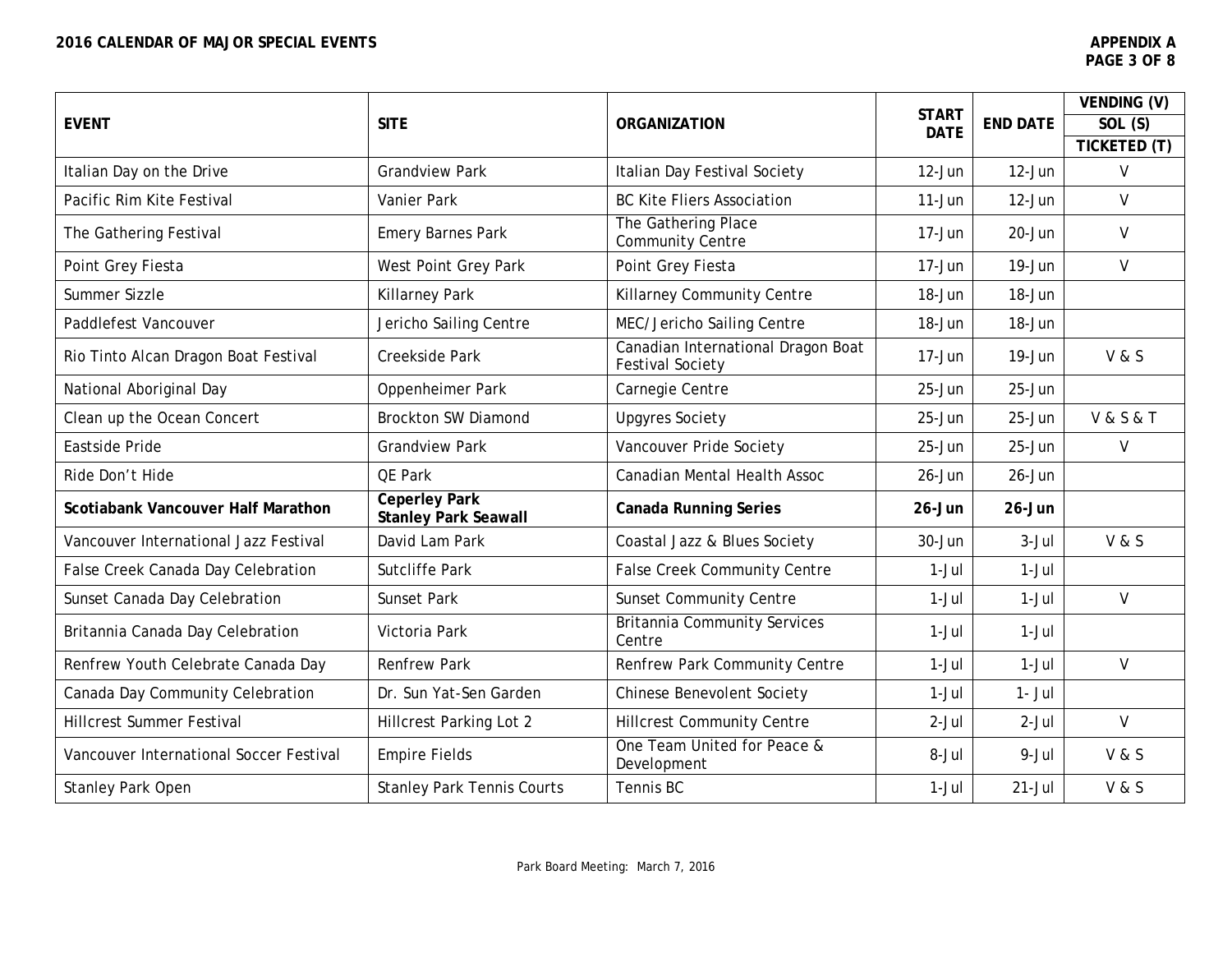|                                         |                                                                                      |                                               |                             |                 | VENDING (V)          |
|-----------------------------------------|--------------------------------------------------------------------------------------|-----------------------------------------------|-----------------------------|-----------------|----------------------|
| <b>EVENT</b>                            | <b>SITE</b>                                                                          | <b>ORGANIZATION</b>                           | <b>START</b><br><b>DATE</b> | <b>END DATE</b> | SOL (S)              |
|                                         |                                                                                      |                                               |                             |                 | <b>TICKETED (T)</b>  |
| Summer Cinema Series                    | <b>Ceperley Park</b>                                                                 | Cinema 4 Change                               | 5-Jul                       | 23-Aug          | <b>V &amp; T</b>     |
| Clearly Contacts.ca Open                | Kitsilano Park                                                                       | Volleyball BC                                 | 7-Jul                       | $9 -$ Jul       | V & S                |
| Subaru 5150 Vancouver Triathlon         | <b>Harbour Green Park</b>                                                            | Ironman Canada Inc.                           | $10 -$ Jul                  | $10 -$ Jul      | $\mathsf{V}$         |
| Vancouver Folk Festival                 | Jericho Beach Park<br>Locarno Picnic Site                                            | Vancouver Folk Festival Society               | $15 -$ Jul                  | $17 -$ Jul      | <b>V&amp;S&amp;T</b> |
| Easter Seals Charity Regatta            | Hastings Mills Park                                                                  | <b>BC Lions Society</b>                       | $16 -$ Jul                  | $16$ -Jul       |                      |
| Walk with the Dragon                    | Lumberman's Arch<br><b>Stanley Park Seawall</b>                                      | <b>SUCCESS</b>                                | $17 -$ Jul                  | $18 -$ Jul      | $\vee$               |
| Pride Sports Day                        | <b>Brockton SW Field</b>                                                             | Vancouver Pride Society                       | $23 -$ Jul                  | $23 -$ Jul      | V & S                |
| Honda Celebration of Light              | English Bay Beach Park<br><b>Vanier Park</b><br>Alexandra Park<br>Sunset Beach Park  | Vancouver Fireworks Festival<br>Society       | $23 -$ Jul                  | $30 -$ Jul      | <b>V&amp;S&amp;T</b> |
| <b>Powell Street Festival</b>           | Oppenheimer Park                                                                     | <b>Powell Street Festival Society</b>         | 29-Jul                      | 1-Aug           | $\mathsf{V}$         |
| Vancouver Pride Festival                | Alexandra Park<br>English Bay Beach Park<br>Sunset Beach Park<br><b>Stanley Park</b> | Vancouver Pride Society                       | $31 -$ Jul                  | $31 -$ Jul      | V & S                |
| Vancouver Dyke March                    | McSpadden Park                                                                       | Vancouver Dyke March & Festival<br>Society    | $31 -$ Jul                  | $31 -$ Jul      | $\mathsf{V}$         |
| Taiwanese Day                           | <b>Bobolink Park</b>                                                                 | Greater Vancouver Taiwanese<br>Canadian Assoc | 1-Aug                       | 1-Aug           |                      |
| <b>KitsFest</b>                         | Kitsilano Park                                                                       | Canada One Foundation                         | 5-Aug                       | 7-Aug           | V & S                |
| Soccer Express/Umbro Beach Soccer Blast | Spanish Banks Park                                                                   | Kerrisdale Soccer Association                 | 5-Aug                       | 7-Aug           | $\vee$               |
| Festival of India                       | <b>Ceperley Park</b><br>Second Beach                                                 | <b>ISKCON of Western Canada</b>               | 5-Aug                       | 7-Aug           | V                    |
| Subaru Iron Girl Sprint Triathlon       | Spanish Banks                                                                        | Ironman Canada Inc                            | $? - Aug$                   | $? - Aug$       | $\vee$               |
| Moberley Mela                           | <b>Moberley Park</b>                                                                 | Sunset Indo Canadian Senior<br>Society        | 7-Aug                       | 7-Aug           | $\vee$               |
| Filipino Fiesta                         | South Memorial Park                                                                  | Pinoy Fiesta Association                      | 9-Aug                       | 9-Aug           | $\mathsf{V}$         |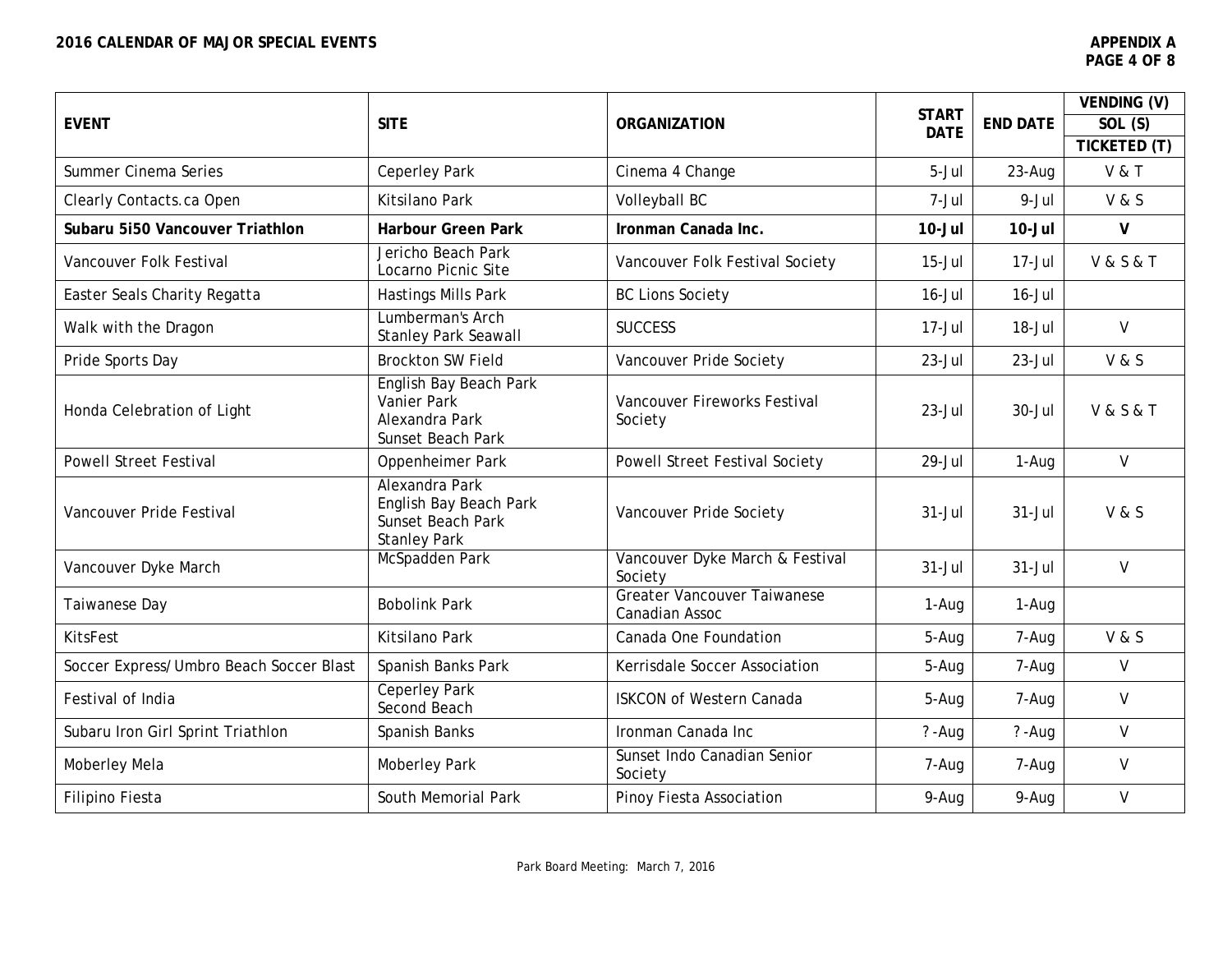|                                          |                                                                                |                                           |                             |                 | VENDING (V)              |
|------------------------------------------|--------------------------------------------------------------------------------|-------------------------------------------|-----------------------------|-----------------|--------------------------|
| <b>EVENT</b>                             | <b>SITE</b>                                                                    | <b>ORGANIZATION</b>                       | <b>START</b><br><b>DATE</b> | <b>END DATE</b> | SOL (S)                  |
|                                          |                                                                                |                                           |                             |                 | TICKETED (T)             |
| SeaWheeze Run & Festival                 | <b>Stanley Park</b>                                                            | <b>Lululemon Athletica</b>                | 13-Aug                      | $13 - Aug$      | <b>V&amp;S&amp;T</b>     |
| Summer Multicultural Festival            | Victoria Park                                                                  | Victoria BIA                              | $13-Auq$                    | 13-Aug          |                          |
| Latin Summer Festival                    | John Hendry Park                                                               | Latinos in Action Vancouver<br>Foundation | 14-Aug                      | 14-Aug          | $\vee$                   |
| <b>PNE Donut Dash</b>                    | <b>Empire Field</b>                                                            | <b>PNE</b>                                | $21 - Aug$                  | $21 - Aug$      |                          |
| Picnic in the Park/Outdoor Movie         | David Lam Park                                                                 | Roundhouse Community Centre               | $21 - Aug$                  | $21 - Aug$      |                          |
| MEC Vancouver Race FIVE                  | Devonian Park                                                                  | Mountain Equipment Coop                   | 28-Aug                      | 28-Aug          |                          |
| Unbuckled Ultimate Backyard BBQ          | <b>Stanley Park</b>                                                            | Wet Ape Productions                       | 2-Sep                       | 3-Sep           | <b>V &amp; S &amp; T</b> |
| <b>Endless Summer Community Carnival</b> | Maclean Park                                                                   | Carnegie Centre                           | $3-$ Sep                    | 3-Sep           |                          |
| <b>Vancouver Triathlon</b>               | <b>Ceperley Park</b>                                                           | Multisport Canada                         | 5-Sep                       | 5-Sep           | $\mathsf{V}$             |
| Labour Day Picnic                        | John Hendry Park                                                               | <b>BC Federation of Labour</b>            | 5-Sep                       | 5-Sep           |                          |
| Paws for a Cause                         | Lumberman's Arch                                                               | <b>BC SPCA</b>                            | $10-$ Sep                   | 10-Sep          | $\vee$                   |
| <b>RBC GranFondo Whistler</b>            | <b>Stanley Park</b>                                                            | GranFondo Canada                          | 10-Sep                      | $10-$ Sep       |                          |
| Scotiabank AIDS Walk for Life            | Sunset Beach<br>English Bay Seawall                                            | BC Persons with AIDS Society              | $25-Sep$                    | 25-Sep          | $\vee$                   |
| Terry Fox Run                            | <b>Ceperley Park</b><br><b>Stanley Park Seawall</b>                            | <b>Four Seasons Hotel</b>                 | $17-$ Sep                   | 18-Sep          | $\vee$                   |
| Ismaili Walk                             | Lumberman's Arch<br>David Lam Park                                             | Ismaili Council for BC                    | 17-Sep                      | 18-Sep          | $\vee$                   |
| Renfrew Ravine Moon Festival             | <b>Renfrew Park</b><br>Slocan Park                                             | Renfrew Park Community Centre             | $15-Sep$                    | 17-Sep          | $\vee$                   |
| Day of the Longboat                      | Jericho Sailing Centre Beach<br>Area                                           | <b>UBC Recreation</b>                     | 24-Sep                      | 25-Sep          | $\vee$                   |
| Night Race                               | <b>Stanley Park</b>                                                            | <b>Flow Marketing</b>                     | 23-Sep                      | 23-Sep          | V & S                    |
| Aids Walk for Life                       | Sunset Beach                                                                   | Positive Living Society of BC             | 25-Sep                      | 25-Sep          | V                        |
| Granville Island Turkey Trot             | <b>False Creek Seawall</b><br><b>Coopers Park Seawall</b><br>Creekside Seawall | <b>Toit Events</b>                        | 12-Oct                      | 12-Oct          |                          |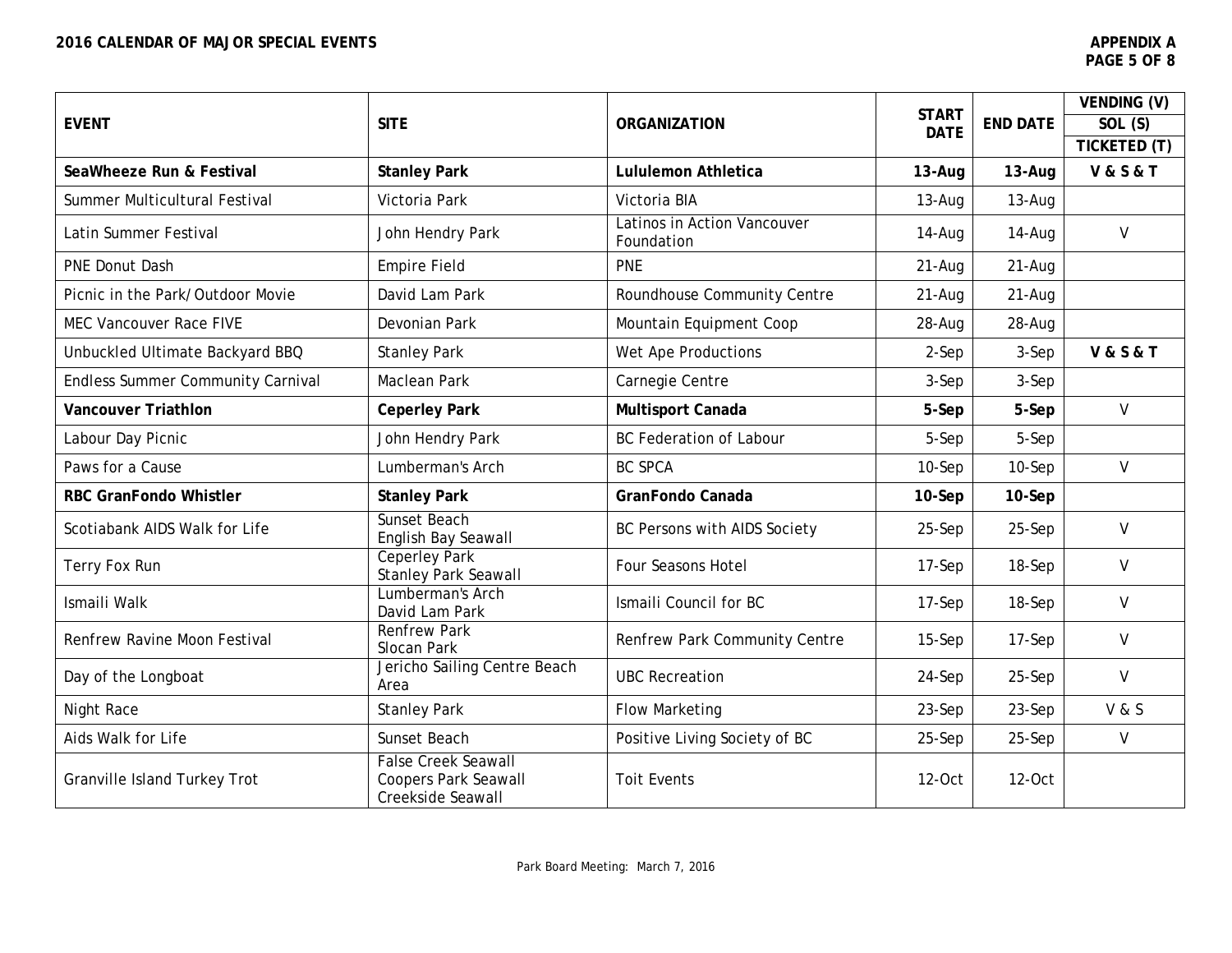|                                       |                                                                |                                          |                             |                 | VENDING (V)    |
|---------------------------------------|----------------------------------------------------------------|------------------------------------------|-----------------------------|-----------------|----------------|
| <b>EVENT</b>                          | <b>SITE</b>                                                    | <b>ORGANIZATION</b>                      | <b>START</b><br><b>DATE</b> | <b>END DATE</b> | SOL(S)         |
|                                       |                                                                |                                          |                             |                 | TICKETED (T)   |
| Light the Night                       | Lumberman's<br><b>Stanley Park Seawall East</b><br>Lost Lagoon | Leukemia & Lymphoma Society              | $14-Oct$                    | $16-Oct$        | V              |
| James Cunningham Seawall Race         | <b>Ceperley Park</b><br><b>Stanley Park Seawall</b>            | <b>Lions Gate Road Runners</b>           | $22-0ct$                    | $22-0ct$        |                |
| Rock 'n' Roll Vancouver Half Marathon | Devonian Park<br><b>Stanley Park</b>                           | <b>Competitors Group</b>                 | $23-0ct$                    | $23-Oct$        | <b>V&amp;S</b> |
| <b>Great Climate Race</b>             | <b>Stanley Park</b>                                            | <b>Great Climate Race</b>                | $30-Oct$                    | 30-Oct          |                |
| Remembrance Day Ceremony              | Japanese War Monument                                          | Japanese Canadian Memorial               | $11 - Nov$                  | $11 - Nov$      |                |
| Remembrance Day Ceremony              | <b>Memorial South Park</b>                                     | South Vancouver Veterans<br>Association  | $11 - Nov$                  | $11 - Nov$      |                |
| Remembrance Day Ceremony              | Victory Square                                                 | Vancouver Park Board - Special<br>Events | $11 - Nov$                  | $11 - Nov$      |                |
| MEC Vancouver Race 7                  | Devonian Park                                                  | <b>MEC</b>                               | 15- Nov                     | 15-Nov          |                |

• Vending requests are subject to standard terms and conditions, unless otherwise approved by the Board.

• Special Occasion Licenses are subject to VPD, VF&RS and BCLC&LB approval.

• Ticketed events are subject to Board approval.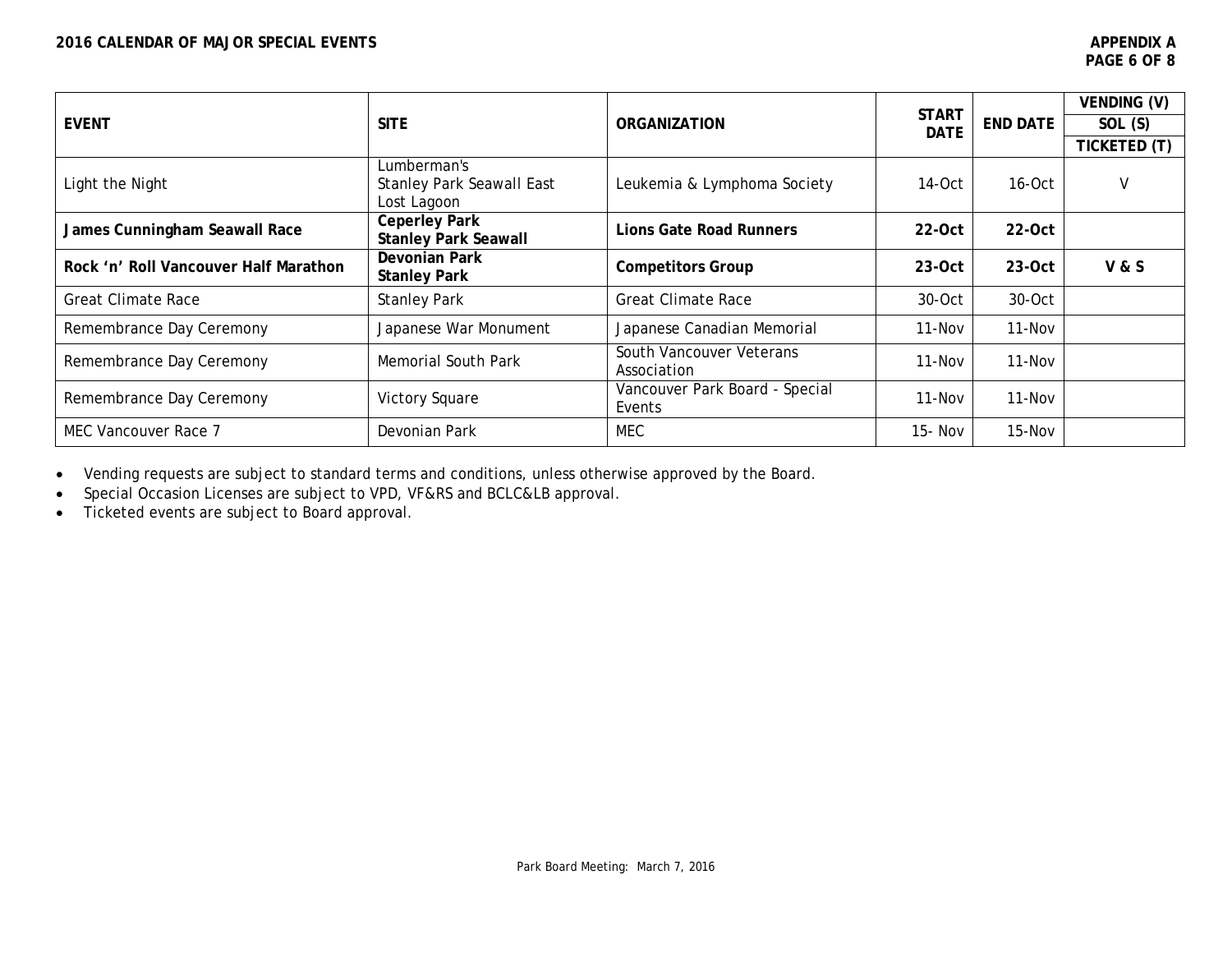# **Stanley Park Road Closures**

The following recurrent annual events require a morning road closure in Stanley Park. Historically, traffic closures in Stanley Park have been limited to once a month between 6:00am and 10:00am during the months of March, April, May, June and September, and between 6:00am and 11:30am during the month of October. Closures are generally not permitted in July and August; there are no restrictions during other months of the year. Early morning road closures prior to 10:00am tend to have minimal impacts on Stanley Park operations. Organizers are strongly encouraged to ensure their events have concluded by 10:00am and Park Board staff work closely with event organizers to inform all Park stakeholders in advance of event dates.

## **Run/Walk Events**

| Mar 12, 2016 | St. Patrick's Day 5km<br>$9:30$ am to $10:30$ am<br>Limited closure                                                                            | Running Room<br>Attendance - 2,000<br>Road closures on the east side of Stanley Park, from the Georgia Street entrance around Brockton Point to Pipeline Road                                                                                                            |
|--------------|------------------------------------------------------------------------------------------------------------------------------------------------|--------------------------------------------------------------------------------------------------------------------------------------------------------------------------------------------------------------------------------------------------------------------------|
| Apr 17, 2016 | Sun Run<br>6:30am to 10:00am<br>Limited closure<br>City street road closures will delay access to Stanley Park                                 | Vancouver Sun Run<br>Attendance - 50,000<br>Race route starts on Georgia Street, turns left onto Denman Street, right on Lagoon Drive and enters Stanly Park along the<br>road adjacent to the Park Board Administration Building and exits via the English Bay entrance |
| May 1, 2016  | $6:30$ am to $10:30$ am<br>Road closure on West Side                                                                                           | BMO Vancouver International Marathon Vancouver International Marathon Society<br>Attendance - 17,500                                                                                                                                                                     |
| Jun 26, 2016 | Scotia Bank 1/2 Marathon & 5km<br>5:30am to 12:00noon<br>Limited closure<br>Park; this portion of Park Drive will be closed to vehicle traffic | Canada Running Series<br>Attendance - 6,000<br>Event organizers require a road closure from the Second Beach crosswalk to the Beach Avenue entrance of Stanley                                                                                                           |
| Jul 10, 2016 | Subaru 5i50 Vancouver Triathlon<br>5:30am to 10:30am<br>Full closure                                                                           | Ironman Canada<br>Attendance - 2,000                                                                                                                                                                                                                                     |